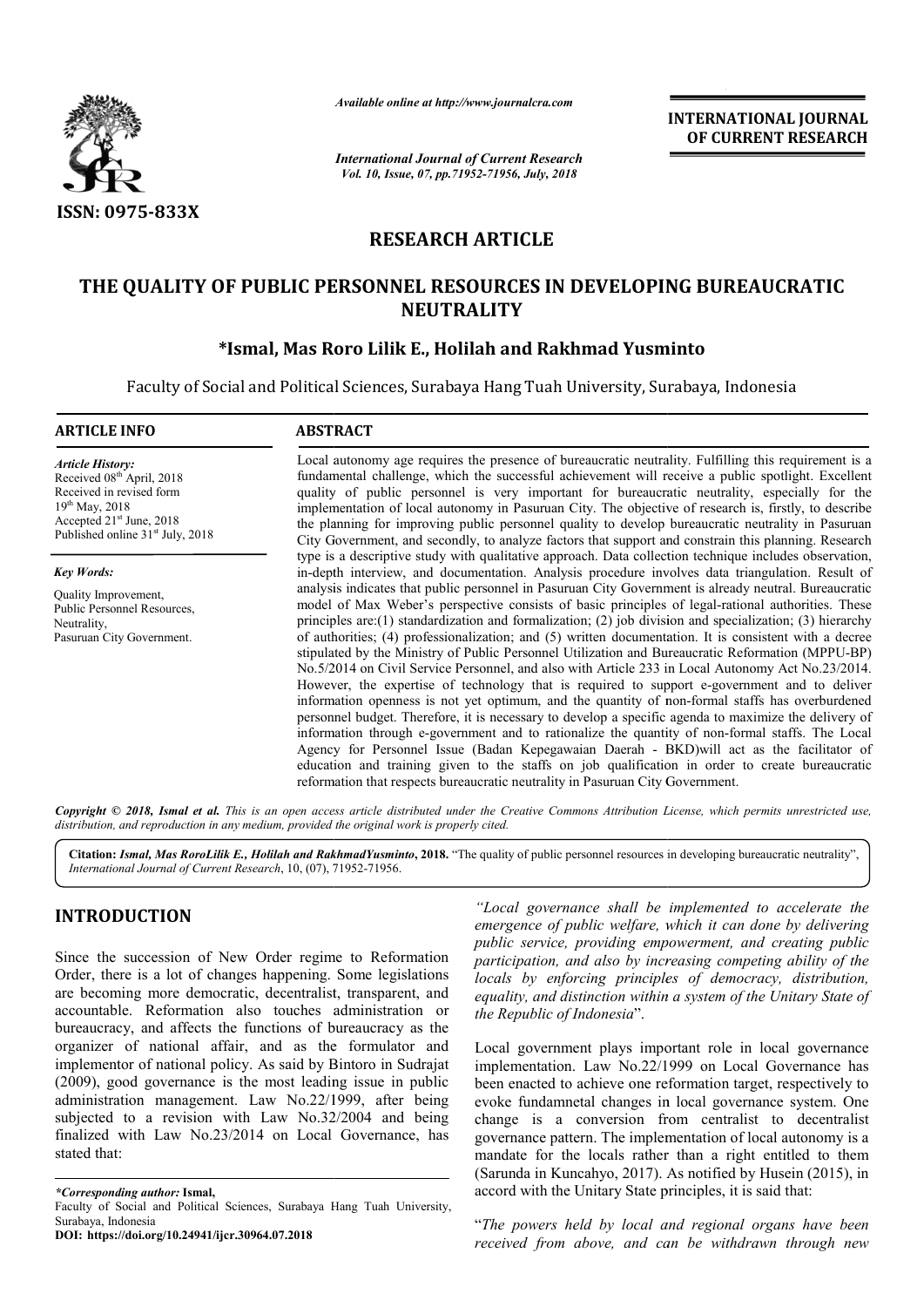### *legistation, without any need for consent from the communes or provinces concerned".*

Article 31 in Law No.23/2014 on Local Governance has stated that: (1) the implementation of decentralization shall involve local restructuring; and (2) local restructuring must be done through procedures. As declared by Fitriyah in Laksana (2015), decentralization to the locals is a mechanism of empowerment (*improvement*) for local society because decentralization allows the locals to control their own work by making their own public policy. Both vision and mission of local autonomy may be successfully attained when local public personnel in local government bureaucracy have strong commitment to fulfill their mandates (Mustapa Didjaja in Sugiyono, 2014). Local government bureaucracy has a very important role in organizing local autonomy. As a result of democratization age, people in locals begin to demand for a reformation in local government bureaucracy (due to the presence of gap amongst idea, value, alternative conception, and operation definition) (Hariyosoin Makmur, 2015). The above description of bureaucracy is consistent with Ismani in Sophia (2017), especially in relation with the functions of bureaucracy to organize governance and development. Bureaucracy is made of government organizations, government personnel, and also governance systems and procedures, which all must be arranged for interests of people or society. Local public personnel in local bureaucracy, therefore, are required to be more professional, creative, innovative, and accountable at work. Few strategic steps are then proposed to develop and improve personnel capability (also called *capacity building*). Facilitating these strategies, bureaucracy shall need a system of personnel management or development to produce more proportional and professional management by exploiting the objective potentials of the existing resources. At the context of development of personnel resources, priority is mainly given to procurement and deployment of professional personnel (Tjokrowinoto in Bakar, 2006).

The role of bureaucracy in governance is explained by Tjokroamidjojo (2001:6) as follows. Reformation of bureaucracy in Indonesia is to depart from bureaucracy as political instrument or political pillar that is previously centralist and autocratic, and to arrive at bureaucracy as public sector instrument that is oriented to public service. Neutral bureaucracy is not determined by the power of political parties, and people do not have to loss their citizenship right when they give vote. Such bureaucracy is not political participant, and thus, bureaucracy shall act in this way. According to Susanto (2017), Max Weber's model of bureaucracy is very supportive when it is applied to local governance, and this model gives few advantages, such as that: (a) It provides rules, norms, and procedures to administer government organizations; (b) There is clearly defined job specialization and job description; and (c) It gives a formal hierarchy of authorities. Unprofessional bureaucracy and strong bureaucratic politicization are characterizing bureaucracy that tends to be political participant, which consequently, it excludes bureaucratic meritocracy and reducesbureaucratic objectivity to all stakeholders' interests (Thoha in Dwiyanto). In association with political system, the ideal bureaucratic building at the context of power relationship is that bureaucracy must be *apolitical*, which means that bureaucracy must serve people and always be free from certain interests, including those from government as the giver of assignments. Many historical facts

indicate that regardless whatever regimes that hold the power, bureaucracy is always an important element with key roles at some levels, such as planning (*policy-making level*)*,*  implementation (*operational level and organizational level*) and evaluation (*policy assessment*) (Hardjosoekerto in Santosa, 2009). One demand emerging in reformation age is the implementation of local autonomy. It is a time when the government is required to improve professionalism and neutrality. The question of why bureaucratic neutrality is strongly demanded has been answered. Too many reasons are involved, such as: multi-party election system, coalition-based administration, and too much strong authority possessed by DPRD. Some reasons are going nasty, such as compulsory appointment of local descendants for local leadership posts (*primordialism*) and too many Local Leaders who come from the ruling political party (*an sich*). Such party-based political appointment may happen due to patrimonialism relationship and political cronysm that always disregard the values of capability, ethic, commitment, and others. Yudoyono in Salim (2010) has written an article titled with "The Implementation of Local Autonomy". It was said that local autonomy age has been suffered from DPRD arrogance because it receives more extensive discretions and functions regarding to budgeting, legislation-making, and supervision. Both Law No.22/1999 and Law No.25/1999 shall trim and deal with various bureaucratic anomalies that mark New Order age, and must not develop new anomaly in Reformation Orderthrough bureaucratic politicization. It shall not be surprised when Pasuruan City Government also encounters much same problem. The goals of local government are attained by utilizing local resources through local autonomy design. By taking into account few phenomena above, the author takes an examination on bureaucratic neutrality in Pasuruan City Government by elaborating this issue into a thesis titled with "The Quality of Public Personnel Resources in Developing Bureaucratic Neutrality (Analysis Study on Local Public Personnel in Pasuruan City)".

## **LITERATURE REVIEW**

One earlier study (Cheung, 2009) took an investigation on Hong Kong civil servants and found that a public personnel can play a double-role where a quasi-minister still holds civilservice status. Other study (Triantafillou, 2015) insisted that neutrality ethos must be brought back into public administration, and this finding was obtained after examining the benefits of political actions and the costs of contemporary strategies under bureaucratic neutrality perspective. Another study (Spicer, 2015) declared that public administrators cannot escape from the influence of moral and political values, but they may still learn to be "ethically neutral". This position is supported by a study (Stivers, 2015), which stating that neutrality, based on Weber's ideal type of bureaucracy, is more a matter of technicality than ideology, and neutrality is needed for bureaucratic legitimacy. However, Weber-Wilson's administrative principles, such as principles of neutrality and political administration dichotomy, have been subjected to hard criticism in the last few years. The first American literature of public administration that talks about bureaucracy was the work of Woodrow Wilson (1887) titled with "The Study of Administration", which is also the first classic literature of public administration. Wilson uses a term of "bureaucracy" to encompass either good or bad structures and behaviors of the government (Wilson, 1887:202,217). Based on this term, bureaucratic structure is considered as a fixed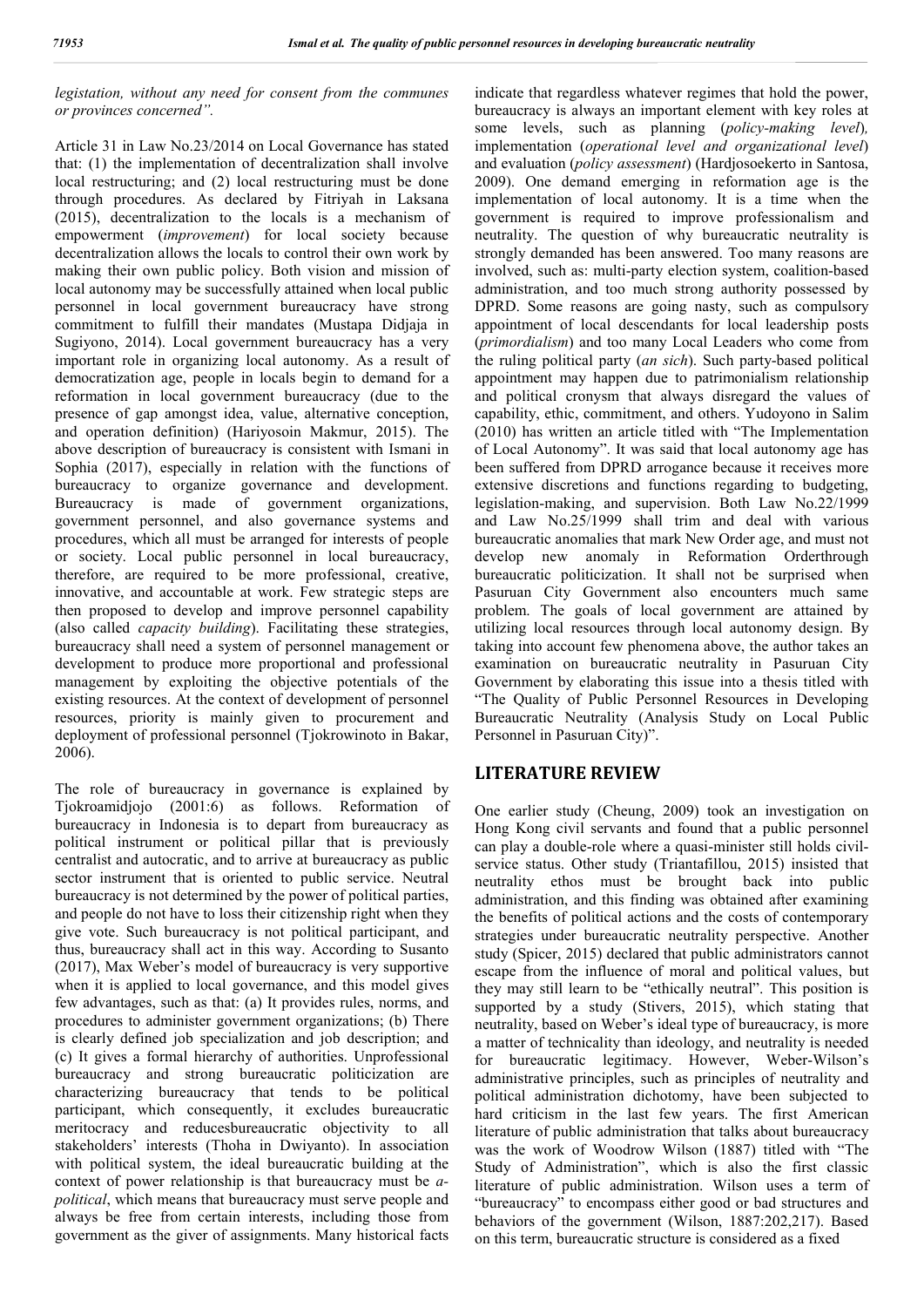| Indicator           | Sub-Indicator                        | Improvement of Public Personnel Resources                         | Supporting and Constraining Factors                    | Neutral or Not Neutral                 |
|---------------------|--------------------------------------|-------------------------------------------------------------------|--------------------------------------------------------|----------------------------------------|
| Standardization     | • Workload.                          | • Improvement & development of human resources.                   | $(+)$ MPPU-BP's Decree No.5/2014.                      | Neutral (though with less information  |
| &Formalization      | • Organizational Structure.          | • Information openness.                                           | (-) Limited information about ABK.                     | about ABK and e-government).           |
|                     | Job Analysis                         | Agenda for education and training.                                | (-) Reduction of personnel quantity.                   | Neutral                                |
|                     |                                      |                                                                   | (+) Improvement of education and training.             |                                        |
|                     | Policy Concerning Organization       | • Improvement of personnel competence through BKD.                | (+) Rules concerning benefits for civil servants.      | Neutral                                |
|                     |                                      | • Legal adjustment for benefits and rank class.                   | (-) Sudden change on rules (adjustment in Mayor        |                                        |
|                     |                                      |                                                                   | Decree).                                               |                                        |
|                     | Standard Operational Procedure (SOP) | • SOP execution.                                                  | $(+)$ SOP from BKD.                                    | Neutral                                |
|                     |                                      | • Improvement of quantity and quality of education and training.  | (-) Very long process.                                 |                                        |
| Job Division and    | Functions and Main Tasks (Tupoksi)   | Personnel deployment on competence                                | (+) Standard rules made by BKD for education and       | Neutral                                |
| Specialization      | fororganization and units.           | (Right Man in Right Place).                                       | training of personnel.                                 |                                        |
|                     |                                      |                                                                   | (-) Some personnel are deviant.                        |                                        |
|                     | • Distribution of personnel to       | • Distribution to OPD based on qualification.                     | (+) Qualification and competence are fit already.      | Neutral                                |
|                     | organizational units.                | • Agenda for education and training on neutrality.                | (-) Personnel are differentiated into static, dynamic, |                                        |
|                     | • Concentration on tasks.            |                                                                   | and also mobile.                                       |                                        |
| Hierarchy<br>of     | • Veto selection.                    | • Selection of new personnel or improving the existing personnel. | (+) Referring to the rules to produce clear functions  | Neutral (though with less optimization |
| Authorities         | • Assign tasks.                      | • Mutation.                                                       | and main tasks.                                        | on formal personnel/ PPPK/ non-        |
|                     | • Recognize, review and reward work  | • Education and training (merit system:creating competence).      | (-) Non-formal staffs may burden the budget.           | formal staffs)                         |
|                     | performance differentially.          | • Appointment process.                                            |                                                        |                                        |
| Professionalization | • Personnel deployment on knowledge  | • Merit system based on qualification and competence.             | (+) Improvement of education and training, and also    | Neutral                                |
|                     | and skill.                           | • MPPU-BP's support to the system.                                | benefits given based on job analysis and ABK.          |                                        |
|                     | • Payment based on hierarchy of      | • Benefits given to personnel based on job, rank, and class by    | (-)Change on rules, concerning with information,       |                                        |
|                     | authorities.                         | referring to job analysis and ABK.                                | transparency, and accountability.                      |                                        |
| Written             | • Documents and references.          | • Improvement of qualification to access information.             | (+) Website accessible by public.                      | Neutral (though with less optimization |
| Documentation       | • Other notes as supplements.        | • The presence of e-governmentto support accountability and       | (-) Limited information about electronic-based job     | on transparency and accountability of  |
|                     |                                      | openness of public information.                                   | analysis and ABK for Pasuruan City.                    | public information)                    |

**Table 1. Description of Characteristics of Max Weber's Bureaucratic Model Based on Basic Principles of Legal-Rational Authorities**

Source: Processed by the author, 2018

instrument of government, which is made of skilled personnel who deliver exclusive and arbitrary services to certain stakeholders but disregards public interest. Most political analysts define bureaucracy from structural and behavioral aspects (Heady in Kadir, 2015). According to Almond & Powelin Kadir (2015), bureaucracy is a set of formally organized tasks and ranks, which create a complex connection between formulators and implementors of laws. As also said by Riggs in Kadir, bureaucracy is a governance through number of bureaus or departments managed by staffs who are "appointed" rather than "elected", organized on hierarchy, and whose presence depends on absolute authority. Also explained by Morstein Marx in Kadir (2015), bureaucracy is a type of organization used by modern government to assign public personnel to implement specialized tasks in administration system. Basically, this definition indicates three structural characteristics of bureaucracy, which includes: (a) hierarchy; (b) differentiation/ specialization; and (c) qualification/ competence. Blau and Meyer in Kadir (2015) said that Max Weber's ideal type of bureaucracy is a function of all abstract conceptual frames used to determine factors influencing investigation and elaboration. Bureaucracy is a wide scale organization where within it, public officials exercise legal-rational authorities using administrative staffs. Authority is a legitimate power. The base of legitimacy to this authority is legal-rational basic principles.

Blau & Meyer in Kadir (2015) also explain some characteristics of Weber's bureaucratic structure: (1) Daily tasks aimed for attaining organizational goals are distributed on predetermined procedure, and must be considered as formal duties; (2) The offices are organized on a principle of hierarchy; (3) Task implementation is arranged on a consistent regulation system;  $(4)$  An ideal civil servant is implementing tasks with formal enthusiasm and without being interfered by personal interest, retaliation, greedy, or even compassion; and (5) Tasks are assigned on technical qualification, and personnel are protected from unilateral dismiss. By taking into account explanations previously given, the author arrives at a deduction that Max Weber's bureaucratic model contains with basic principles of legalrational authorities, such as: (1) standardization and formalization; (2) job division and specialization; (3) hierarchy of authorities; (4) professionalization; and (5) written documentation.

#### **MATERIALS AND METHODS**

Research type is qualitative descriptive. Analysis procedure is triangulation with verification, which is focused on Max Weber's bureaucratic model. Data are collected with several techniques, such as: observation, in-depth interview, and documentation.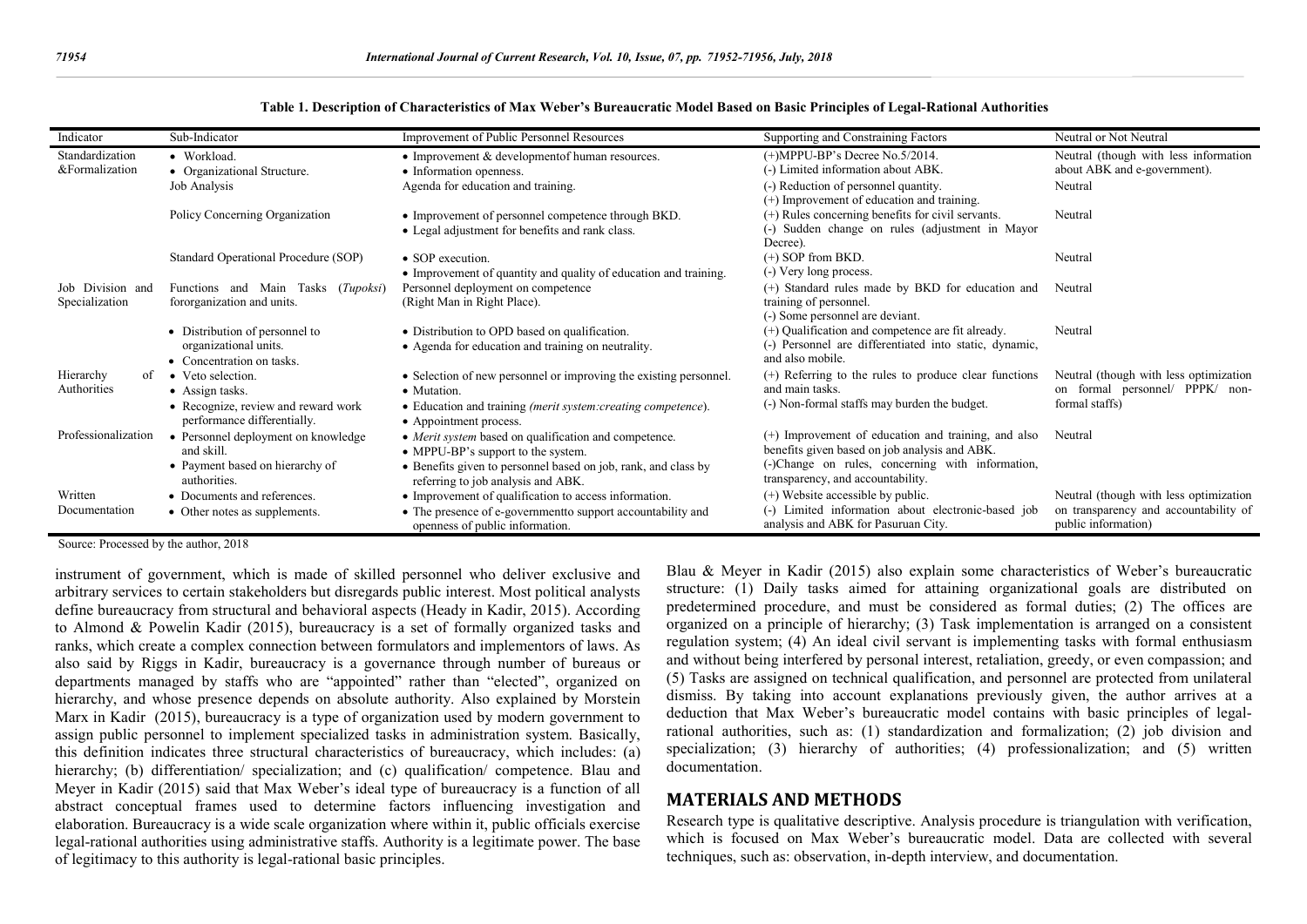## **RESULTS AND DISCUSSION**

This research attempts to understand the quality of public personnel resources in determining professionalization and bureaucratic neutrality in Pasuruan City Government. Max Weber's model of bureaucracy is characterized by basic principles of legal-rational authorities, such as: (1) standardization and formalization; (2) job division and specialization; (3) hierarchy of authorities; (4) professionalization; and (5) written documentation. The description of each principle is given in Table 1. The improvement of personnel resources and neutrality in Pasuruan City Government is closely related with Max Weber's legalrational type of ideal bureaucratic authority. Improvement of public personnel in Pasuruan City to develop bureaucratic neutrality is then investigated by current study to collect understanding about neutrality. It is done by some reasons: Neutrality is an effective instrument (Cheung, 2009); Neutrality prevents one from abusing the job (Triantafillou, 2015); Neutrality brings equity and other virtues to administrator (Spicer, 2015); Neutrality attaches legitimacy to Weber's ideal bureaucratic type (Stivers,2015); and Neutrality is a norm to examine modern institutions. Indeed, public personnel must be improved to develop bureaucratic neutrality in Pasuruan City Government. Bureaucratic neutrality is also *outcome* and *output* that is important to support bureaucratic reformation in Indonesia.

#### **Conclusion**

Pursuant to the result of analysis, it is concluded that the improvement of public personnel resources in Pasuruan City Government has been successfully developing bureaucratic neutrality. On the process, it is consistent with Max Weber's bureaucratic model because it complies with basic principles of legal-rational authorities, such as: (1) standardization and formalization; (2) job division and specialization; (3) hierarchy of authorities; (4) professionalization; and (5) written documentation. However, less optimization on the expertise of information technology and information openness to support egovernment is very obvious. The quantity of non-formal staffs has overwhelmed the budget.

**Suggestion:** Public personnel in Pasuruan City Government shall improve their expertise of information technology. The openness of public information can be brought to a reality through e-government. Improvement of public personnel is very helpful to maximize information agenda through egovernment. The Local Agency for Personnel Issue (BKD) is the facilitator of education and training. Rationalization process must be given to non-formal staffs through training and development based on qualification. All personnel, including civil servants and non-formal staffs, must support one to another in order to create bureaucratic reformation that respects neutrality value in Pasuruan City Government.

## **REFERENCES**

- Bakar, A. (n.d.). Peranan Pendidikan Dan Pelatihan Dalam Pengembangan Sumber Daya Manusia.
- Cheung, C. 2009. Public service neutrality in Hong Kong: Problems and prospects. *Australian Journal of Public Administration*, *68*(s1).
- Dwiyanto, A. 2011. *Mengembalikan kepercayaan publik melalui reformasi birokrasi*. Gramedia Pustaka Utama.
- Gooch, D. M. and Wofford, P. E. 2017. Is Neutrality a Feature or a Bug? Delegation, Discretion, and the Democratic Implications of Administrative Law in a Polarized Institutional Environment. *Administrative Theory & Praxis*, *39*(4), 292–312.
- Hussein, H. 2015. Urgensi Pembangunan Karakter Bangsa Dalam Perwujudan Kerukunan Antar Umat Beragama. *Studi Multidisipliner: Jurnal Kajian Keislaman*, *1*(1), 124– 138.
- INDONESIA, P. R. (19). Undang-Undang Republik Indonesia Nomor 32 Tahun 2004 Tentang Pemerintahan Daerah.
- Indonesia, R. 1999. Undang-undang Nomor 25 Tahun 1999 tentang Perimbangan Keuangan antara Pemerintah Pusat dan Daerah. *Republik Indonesia, Jakarta*.
- Kadir, A. 2015. Prinsip-prinsip Dasar Rasionalisasi Birokrasi Max Weber Pada Organisasi Perangkat Daerah Kota Kendari Provinsi Sulawesi Tenggara. *JAKPP: Jurnal Analisis Kebijakan & Pelayanan Publik*, *1*(1), 40–54.
- Kuncahyo, D. 2017. Penerapan Desentralisasi Asimetris Dalam Penyelenggaraan Urusan Keistimewaan Daerah Istimewa Yogyakarta Sebagai Basis Otonomi Bagi Terwujudnya Kesejahteraan Rakyat. *Jurnal Cakrawala Hukum*, *11*(1).<br>Laksana, A. W. and
- Supriyono, B. 2015. Pelimpahan Wewenang Bupati Kepada Camat dalam Penyelenggaraan Urusan Pemerintahan Daerah. *Fakultas Ilmu Sosial Dan Ilmu Politik*, *4*(3).
- Makmur, M. (n.d.). Kebijakan Tribina Cita Kota Malang: Kajian Implementasi Dalam Perspektif Ekologi Administrasi Publik. *Innovative Governance*, 112.
- Mulyani, R. 2010. Peranan Kompetensi Dalam Pengembangan Manajemen Sumberdaya Manusia. *Smooting*, *6*(1).
- No, U.-U. (22). tahun 1999 tentang Otonomi Daerah. *Sinar Grafika, Jakarta*.
- Nomor, U.-U. R. I. 2014. Nomor 23 Tahun 2014 Pemerintahan Daerah. 30 September 2014. *Lembaran Negara Republik Indonesia Tahun*.
- Salim, M. 2010. *Dinamika Kebijakan Kelautan dan Perikanan Kabupaten Rembang Pada Masa Reformasi dan Otonomi Daerah Tahun 1998-2008* (PhD Thesis). Universitas Diponegoro.
- Santosa, P. 2009. Disintegrasi, Pemerintahan Lokal. *Abstrak*.
- Sophia, B. (2017). Pengembangan Kompetensi Sumber Daya Aparatur Daerah Untuk Meningkatkan Kinerja Aparatur Pada Kantor Badan Kepegawaian Daerah (Bkd) Kabupaen Malinau. *Journal of Administrative Reform (JAR)*, *1*(1), 23–39.
- Spicer, M. W. 2015. Neutrality, Adversary Argument, and Constitutionalism in Public Administration. *Administrative Theory & Praxis*, *37*(3), 188–202.
- Stivers, C. 2015. Rule by nobody: Bureaucratic neutrality as secular theodicy. *Administrative Theory & Praxis*, *37*(4), 242–251.
- Sudrajat, T. 2009. Perwujudan Good Governance Melalui Format Reformasi Birokrasi Publik Dalam Perspektif Hukum Administrasi Negara. *Jurnal Dinamika Hukum*, *9*(2), 145–154.
- Sugiyono, M. P., Sutopo, M. T. and Apri Nuryanto, M. T. (n.d.). Citra Pendidikan Nasional.
- Susanto, E. H. 2017. Kelambanan Reformasi Birokrasi dan Pola Komunikasi Lembaga Pemerintah. *Jurnal ASPIKOM-Jurnal Ilmu Komunikasi*, *1*(1), 109–123.
- Tjokroamidjojo, B. 2001. *Reformasi administrasi publik*. Program Magister Ilmu Administrasi, Universitas Krisnadwipayana.